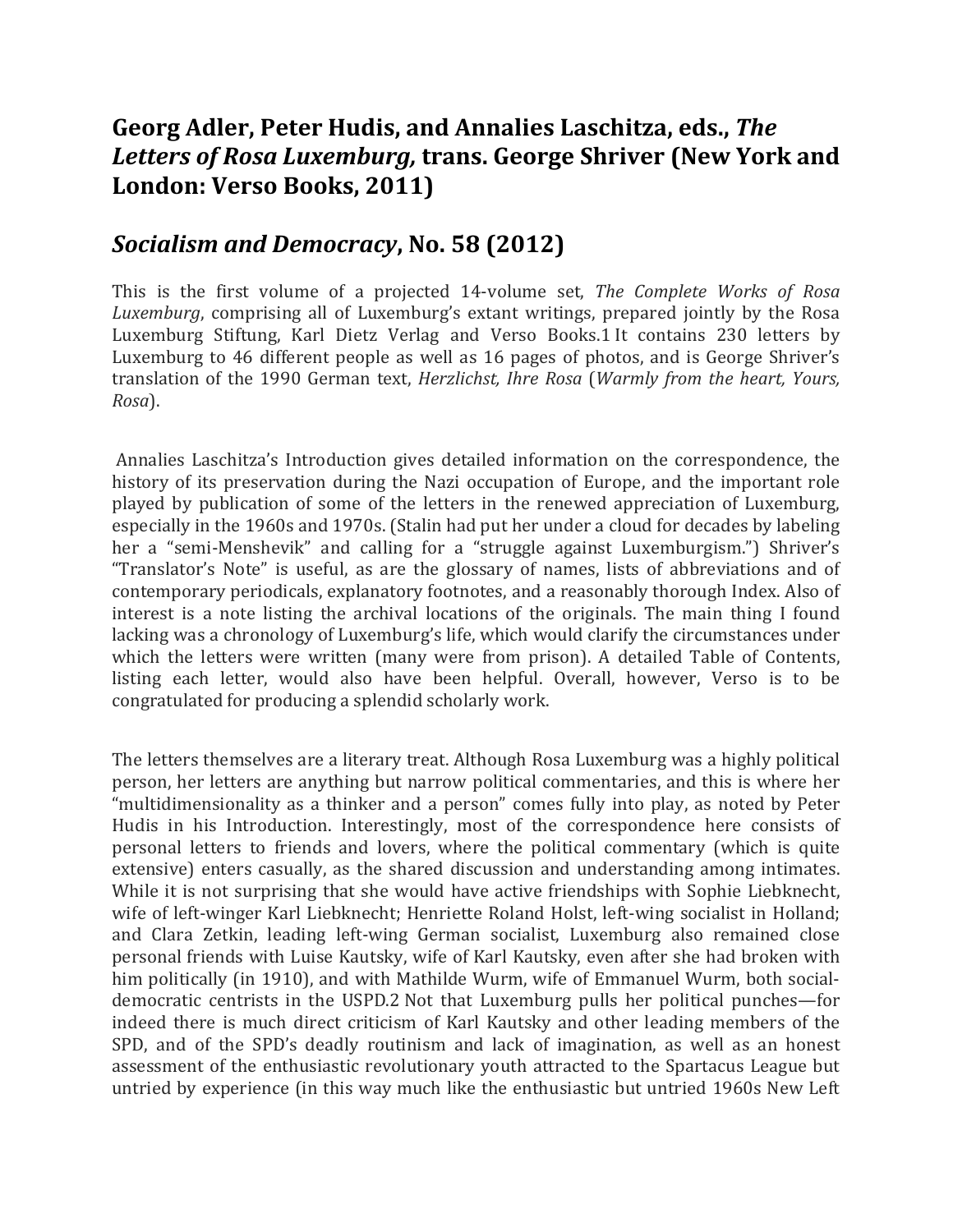youth in the US and elsewhere). And she is highly critical of Lenin in several of these letters. Yet there always remains a civility even in her sharpest criticisms of leading personalities, a determination on her part to separate the ideas which she opposes from the actual persona of the person expressing them.

Further, by certain standards that have been much in vogue for decades on what it means to be "left political," Luxemburg is positively "bourgeois"! She has an active interest in botany, she eagerly takes up drawing and painting, and she loves walking in the gardens of her residence, in the Black Forest, and in Switzerland. She enjoys without condescension the daily life she observes during her stays in Genoa and Levanto, Italy, and writes of those places at length in two letters to Luise Kautsky. She greatly appreciates Goethe and Mozart, mentioning them several times. And she deeply regrets that when her father was dying she was at the International Socialist Conference in Paris, not by his side. Luxemburg is also an avid reader of the novels of her day, very fond of her cat Mimi, and often ends her letters with notes of love from both Mimi and herself. Finally, while imprisoned in the Wronke fortress, she befriends and feeds the titmice that come to her window ledge, and eagerly observes the flowers that grow and the small animals that scurry beneath her cell window.

Of course there's much that's directly political in the usual left-wing sense and much that is revealing about the inner life of the socialist parties of Luxemburg's time. But these are scattered throughout the correspondence as *bons mots*; while integral to each letter in which they are contained, they are not systematic attempts to formulate political documents and polemics as such. These letters remain above all intensely personal; the political enters into them because her friends and lovers are themselves also political, so the focus is natural.

Moreover, Luxemburg's letters are extremely well written, elegant in their use of language and exciting in their expression of ideas. They show just how much we have lost with the decline of letter-writing. E-mails may be more timely and direct as means of communication, but taking the time to actually correspond (as Luxemburg did throughout her life), to actually compose a letter, produces art as well as communication. That is what's at the heart of *The Letters of Rosa Luxemburg*, and what makes the book so absorbing.

The letters paint a vivid self-portrait of their author, both as a revolutionary socialist and as a fully-rounded, highly accomplished, educated (Ph.D. in economics), intelligent person who worked her way up to the top echelons of the SPD and was a key player in the Second International despite the triple handicap of being a woman, a Jew, and an ardent leftwinger who chafed at routinism and bureaucratism. While not a feminist as generally understood today, Luxemburg definitely viewed women's emancipation as part and parcel of the liberation of the working class as a whole through socialism, and certainly was so actively pro-woman that she is justly admired by many present-day feminists. Further, while broadly supportive of Bolshevik positions, she was also critical of the Bolsheviks and of Lenin specifically, and a fierce critic of the Bolshevik use of terror following the